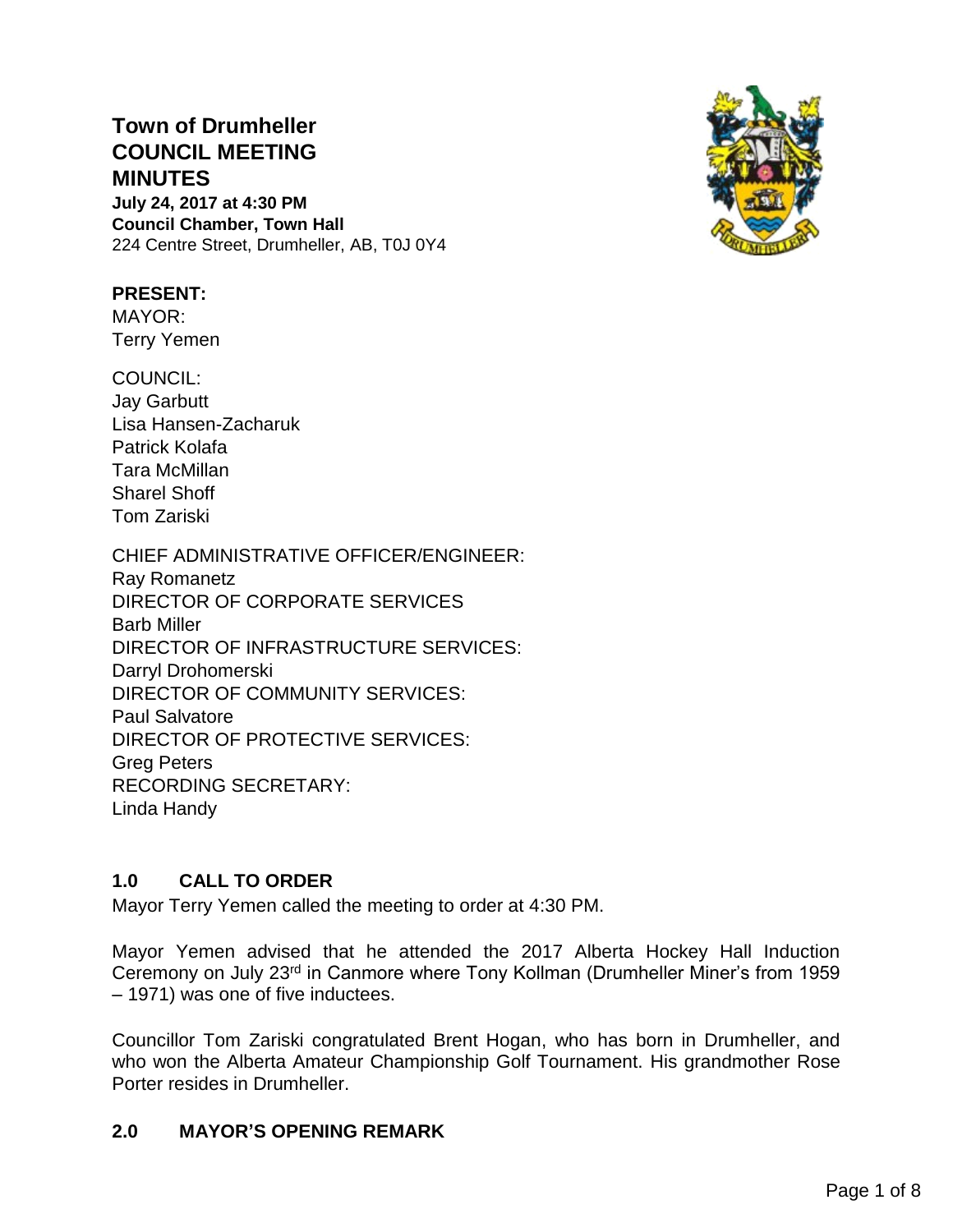# **3.0 PUBLIC HEARING**

# **4.0 ADOPTION OF AGENDA**

**MO2017.87** Hansen-Zacharuk, Kolafa moved to adopt the agenda as presented. Carried unanimously.

# **5.0 MINUTES**

# **5.1. ADOPTION OF REGULAR COUNCIL MEETING MINUTES**

5.1.1 Regular Council Meeting Minutes of June 26, 2017

**MO2017.88** Zariski, Shoff moved to adopt the Regular Council Meeting Minutes of June 26, 2017 as presented. Carried unanimously.

**MO2017.89** Hansen-Zacharuk, McMillan moved to adopt the Special Council Meeting Minutes of June 28, 2017 as presented. Carried unanimously.

# **5.2. MINUTES OF MEETING PRESENTED FOR INFORMATION**

- **5.3. BUSINESS ARISING FROM THE MINUTES**
- **6.0 DELEGATIONS**
- **7.0 COMMITTEE OF THE WHOLE RECOMMENDATIONS**
- **8.0 REQUEST FOR DECISION REPORTS**

### **8.1 CAO**

#### **8.1.1 Bylaw 08.17 being a bylaw to incur indebtedness by the issuance of debenture(s) in the amount of \$485,000 for the purpose of constructing a Sanitary Lift Station in East Coulee**

R. Romanetz presented Bylaw 08.17 which proposes borrowing for our portion of the costs to rebuild a lift station in East Coulee in the amount of \$485,000. The total cost of the construction is \$1.370M. He explained that the Town has been approved for federal government funding under the Clean Water and Wastewater Grant Program in the amount of \$685,000 as well as Provincial funding through the gas tax program in the amount of \$200,000. The total amount of federal and provincial funds accessed is \$885,000 leaving \$485,000 from other sources either through borrowing or reserves based on the capital financing strategy. He further explained that although Council may wish to further debate how to fund the Town's portion, having the borrowing in place allows Administration to move forward quickly to call for proposals should this be Council's direction. He recommended that Council proceed with first reading to allow for advertising of the public notice.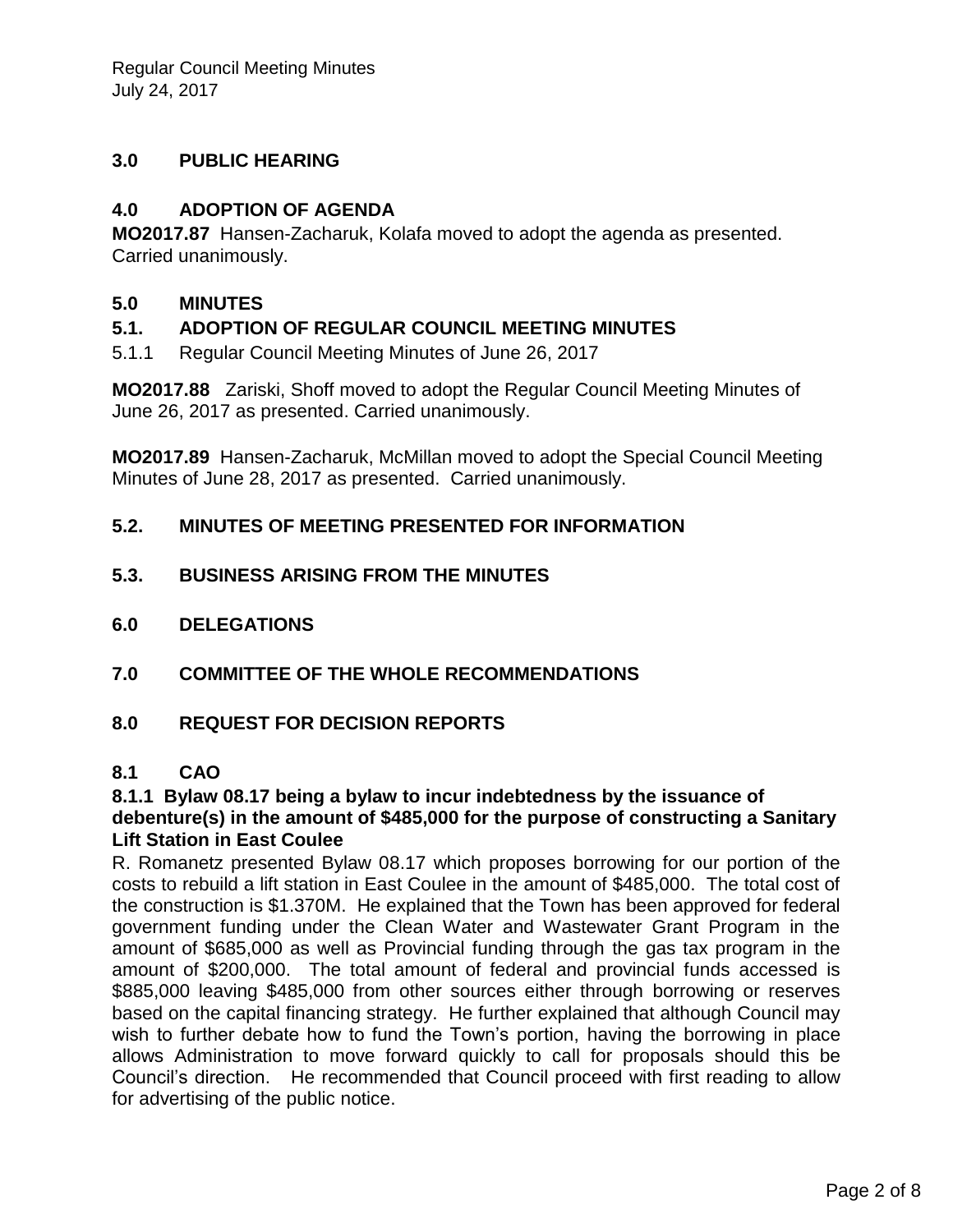**MO2017.90** Shoff, Garbutt moved first reading of Bylaw 08.17.

#### Questions from Council:

In response to a question from Council, B. Miller advised that as of May 31<sup>st</sup>, the wastewater reserve is at \$2.7M. If borrowing, the debenture would be for 25 years at an interest rate of 3.2%. Councillor P. Kolafa asked if the reserves are used for this project, how many more years would the Town have to supplement utility bills? R. Romanetz advised that based on the capital financing strategy which will be brought back to Council in August for review, Council needs to balance the growth of reserves along with borrowing. At the end of the 10 year period, the Town would be at  $±$ \$17M based on the proposed capital funding strategy. If the project is funded through reserves, full cost recovery of utility rates would most likely be extended by up to five (5) years. In response to a question on how the lift station works, R. Romanetz explained that East Coulee has a gravity system that drains to the centre of community where the flow drops into a wet well. The lift station picks up the flow and pumps it into the treatment plant where it is treated and the effluent is then discharged into the river.

Vote on Motion:

6 in favour – Yemen, Shoff, Zariski, Kolafa, McMillan, Hansen-Zacharuk 1 opposed - Garbutt Carried.

#### 8.1.2 **Bylaw 09.17 being a bylaw for the purpose of creating three Public Utility Lots to accommodate a settling pond and drainage ditches constructed for the orderly flow and discharge of surface water and holding title to same in the name Town of Drumheller**

R. Romanetz presented Bylaw 09.17 advising that it relates to a major redevelopment on 12<sup>th</sup> Street W by ATCO which included significant grading of hills amounting to 300,000 to 400,000 cubic meters of material which was placed on adjacent property and graded to conform to the Town's requirements. Both the road construction and grading is completed and ATCO is required to construct detention ponds and drainage channels that are properly rip rapped for erosion control. He further explained that the Town requires ATCO to hold back the water with the development of detention ponds so that flows are released at a controlled rate so there is no negative impact on downstream properties. ATCO has made arrangements with the adjacent property owners for 3 acres of land to construct the detention ponds. In this case, ATCO, the property owner involved and the Town are the only three parties affected by this. He advised that agreements are in place for the purchase of property from the owners and there is a requirement for Council to pass three readings of a bylaw to create three public utility lots for the detention ponds. He further advised that after the work is completed to the Town's satisfaction, the public utility lots will be titled to the Town of Drumheller and the Town will assume ownership and control, meaning there will be costs to maintain the ponds. He recommended that Council pass all three readings.

**MO2017.91** Zariski, McMillan moved first reading of Bylaw 09.17.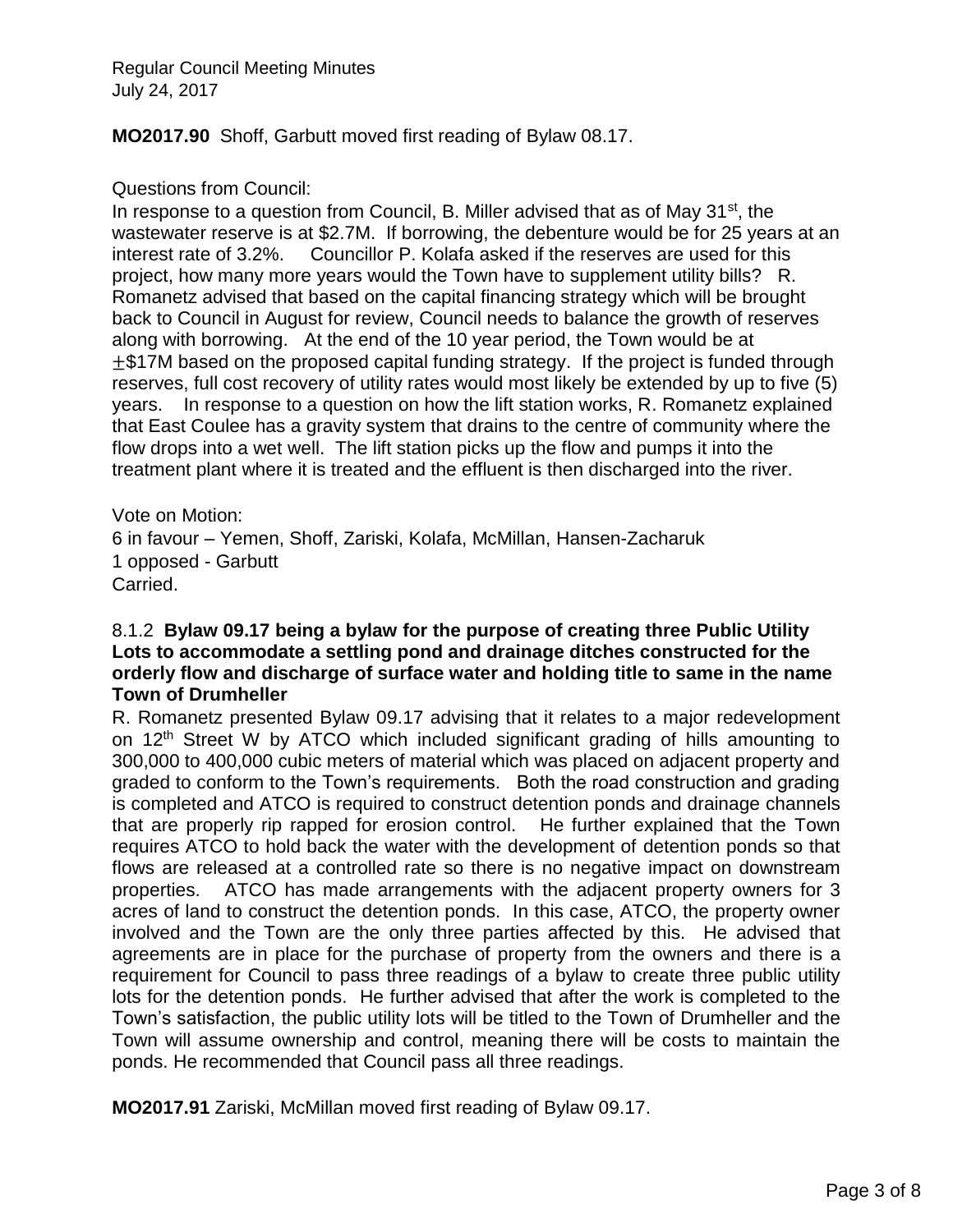#### Question from Council:

In response to a question from Council, R. Romanetz explained that the Town owns numerous detention ponds which are the Town's responsibility. They are built for similar reasons to delay the flow of water so the flow does not impact properties. He further explained that maintenance is carried out every three years and will be included with the other work throughout the community. He further stated that ATCO paid 100% of the construction of the roadway, including the installation of storm sewers and the detention ponds with the understanding that the ponds would be transferred to the Town.

Vote on Motion: Carried unanimously.

**MO2017.92** Hansen-Zacharuk, Kolafa moved second reading of Bylaw 09.17. Carried unanimously.

**MO2017.93** Garbutt, Hansen-Zacharuk moved no objections to third reading. Carried unanimously.

**MO2017.94** Shoff, Zariski moved third reading of Bylaw 09.17. Carried unanimously.

#### 8.1.3 **Bylaw 10.17 being a bylaw to authorize the supplementary assessment for improvements within the Town of Drumheller**

R. Romanetz presented Bylaw 10.17 which normally goes through Council annually in March or April however the deadline was missed resulting in a letter to the Minister of Municipal Affairs requesting an extension. He advised that the Minister has granted an extension to July 31<sup>st</sup> for adoption of the bylaw. He further stated that although in prior years when new builds are significant, the amount of taxes for supplementary assessment for improvements may have been in the range of \$30,000, this year the growth has been slow resulting in a lesser amount of supplementary tax dollars.

**MO2017.95** Garbutt, McMillan moved first reading of Bylaw 10.17. Carried unanimously. **MO2017.96** Hansen-Zacharuk, Zariski moved second of Bylaw 10.17. Carried unanimously.

**MO2017.97** Shoff, Kolafa moved no objections to third reading. Carried unanimously. **MO2017.98** Hansen-Zacharuk, McMillan moved third reading. Carried unanimously.

#### 8.1.4 RFD (Direction) – Purchasing Policy

R. Romanetz advised that the Chamber's Advocacy Committee appeared before Council on May  $8<sup>th</sup>$ , 2017 requesting the Town to consider a local preference clause in the Purchasing Policy. Administration has researched an inclusion of a local preference clause with other municipalities and has provided a summary for Council's review. He further advised that while undertaking this detailed review, it was realized that further amendments to the Purchasing Policy were needed relating to the existing rules under the federal / provincial government's New West Partnership Trade Agreements as well as adding more definitions. He advised that although Council does not have the complete update as of yet, Council's direction is needed on the local preference clause. Administration is suggesting that Council could consider a local preference of 5% up to the \$25,000 limit which would result in a maximum of \$1250 given as an advantage to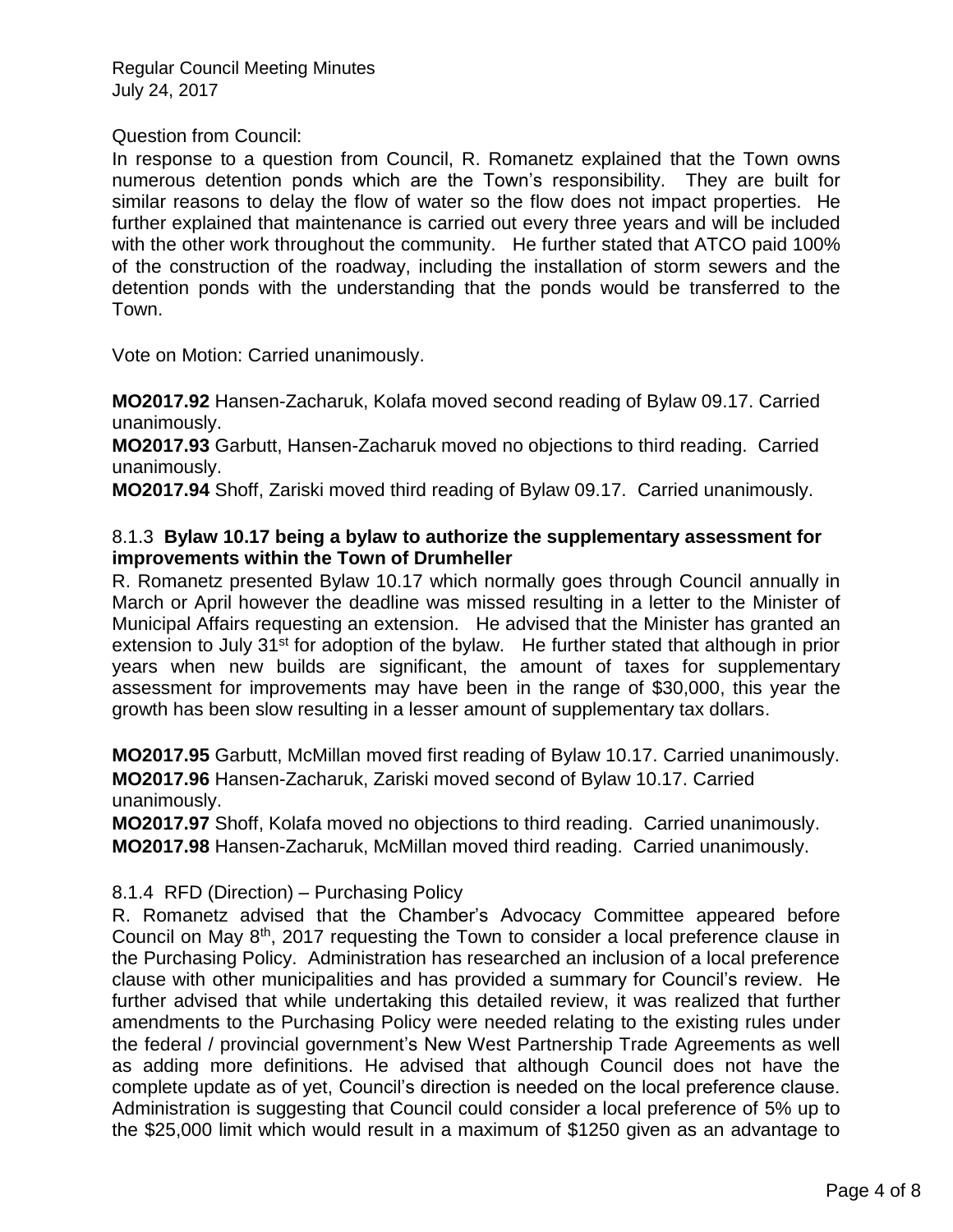the locals. He further explained that this rationale is based on the fact that generally anything under \$25,000 is done through the quotations and amounts over \$25,000 is generally a formal process through the bidding process. In response to questions from Councillor S. Sharel, R. Romanetz reiterated that a detailed review has been undertaken and a draft will be forwarded to Council for comments in a few weeks. He further explained that emergency purchases as defined under MGA, gives authority to the CAO to proceed with emergency purchases and report such purchases back to Council at the first opportunity. Councillor J. Garbutt referred to the highlighted portion in the handout and requested the last sentence be removed and Taber's local preference clause be included with a one word change (shall to may) and read as follows: "*Preference shall may be given to suppliers operating from taxable property within Drumheller, where all bids or quotations offered for consideration are deemed equal. Local suppliers may be granted a pre-tax price differential preference of 5% over other suppliers on individual purchases up to Twenty-Five thousand (\$25,000), provided that with the exception of price, all things are considered equal once specifications and terms have been reviewed. Local suppliers will not be given preference on the sole basis that they are local."* He further noted that the Chamber's request was not to follow Stettler's clause to the letter but requested for a more grandeur clause which stated, "*purchases of goods or services up to \$5,000 should be acquired locally, when the same product or service is readily available".* R. Romanetz stated that locals would be given a preference up to 5% provided that with the exception of price, all things are considered equal once specifications and terms have been removed. Councillor S. Shoff asked if bid opportunities are posted on Town's website. R. Romanetz stated that both bid opportunities and results will be posted on the website. Mayor T. Yemen stated that there will be an opportunity to review the draft purchasing policy in two weeks. Councillor L. Hansen-Zacharuk asked that the Chamber be provided with a copy of the draft and provide their comments. Councillor T. Zariski asked that the policy be correct grammatically – "shop locally rather than shop local". Councillor P. Kolafa stated that acquiring three quotes for a product or service may be difficult and ask that a clause be included that would address this.

#### 8.1.5 RFD – Wayne Community Association Lease

R. Romanetz advised that the Wayne Community Association owns their building and the Town owns the land. The Association is looking at fundraising for improvements to their building and they were advised by the Liquor Commission that they must have a formal lease in place. He further advised that a lease with the Wayne Community Association is long overdue and Administration has prepared a lease that has been modeled after the Stampede and Ag Society's lease. The lease has been reviewed with the Town's Solicitor as well as with Fred Dayman, President of the Wayne Community Association. At that time, F. Dayman advised that the Association would like to see a longer term rather than a 10 year lease. R. Romanetz further advised that the Town has no responsibility of maintenance costs. He recommended that Council approve the lease so that the Wayne Community Association can move forward with their fundraising objectives.

**MO2017.99** Garbutt, Hansen-Zacharuk moved that Council approve the Wayne Community Association Lease for a term of 10 years expiring on December 31, 2017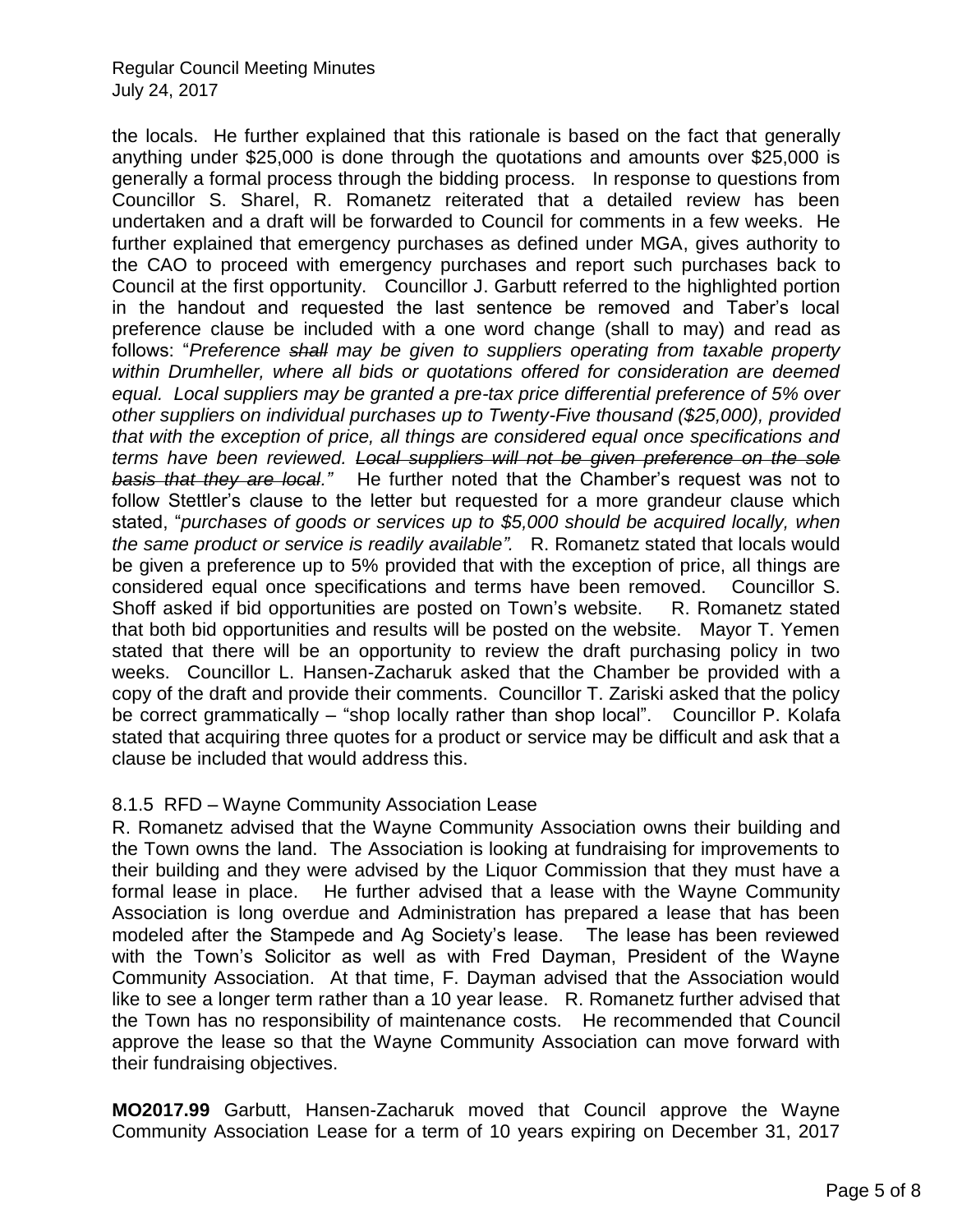with an automatic renewal of a further 10 years subject to the same terms and conditions.

Questions from Council:

In response to questions from Council, R. Romanetz advised that the attached map shows the area in red that is a Municipal Reserve and would include only buildings located on this land. He further explained that it does not include the ball diamond or the camp kitchen.

Vote on Motion: Carried unanimously.

#### **8.2. DIRECTOR OF INFRASTRUCTURE SERVICES**

# **8.3. DIRECTOR OF CORPORATE SERVICES**

# **8.4. DIRECTOR OF COMMUNITY SERVICES**

# **8.5 DIRECTOR OF PROTECTIVE SERVICES**

#### **9.0 PRESENTATION OF QUARTERLY REPORTS BY ADMINISTRATION**

CAO and Directors presented their quarterly reports as follows:

9.1 CAO Quarterly Report from April to June, 2017

In response to a question from Council relating to the buyouts, R. Romanetz advised that there may be dollars from another provincial department who has funds leftover from 2013 and the Province is trying to sort through the logistics of how to transfer funding from one department to another. The Town was told that the logistics would be worked out in July however no word as of yet. The Town is led to believe that funding will be approved for buyouts under the same terms and conditions as other communities. He further advised that he has asked Andy Lamb to expedite this matter.

With regards to the deadline for completion of the approved flood mitigation projects, R. Romanetz advised that the Province has extended the timeframes for signing the funding agreement. If the Province gives the Town a favorable position on the dyke ownership within the next within few weeks, the funding agreement would be signed off and the projects move forward with the hiring of a consultant. There would be a public consultation phase and a detailed design which would require 90 days to complete. Although there is work that needs to be carried out in the winter months when the river is frozen, the actual dyke construction would be done in the spring. He stated that the timeframe is getting tight for the construction to be completed by the end of 2018. He recommended that if the Town signs the funding agreement within the next few months, the completion date be extended into 2019. If the Province does not come back with a favorable position, he stated that Council would have to debate whether or not they wished to move forward on the flood mitigation projects.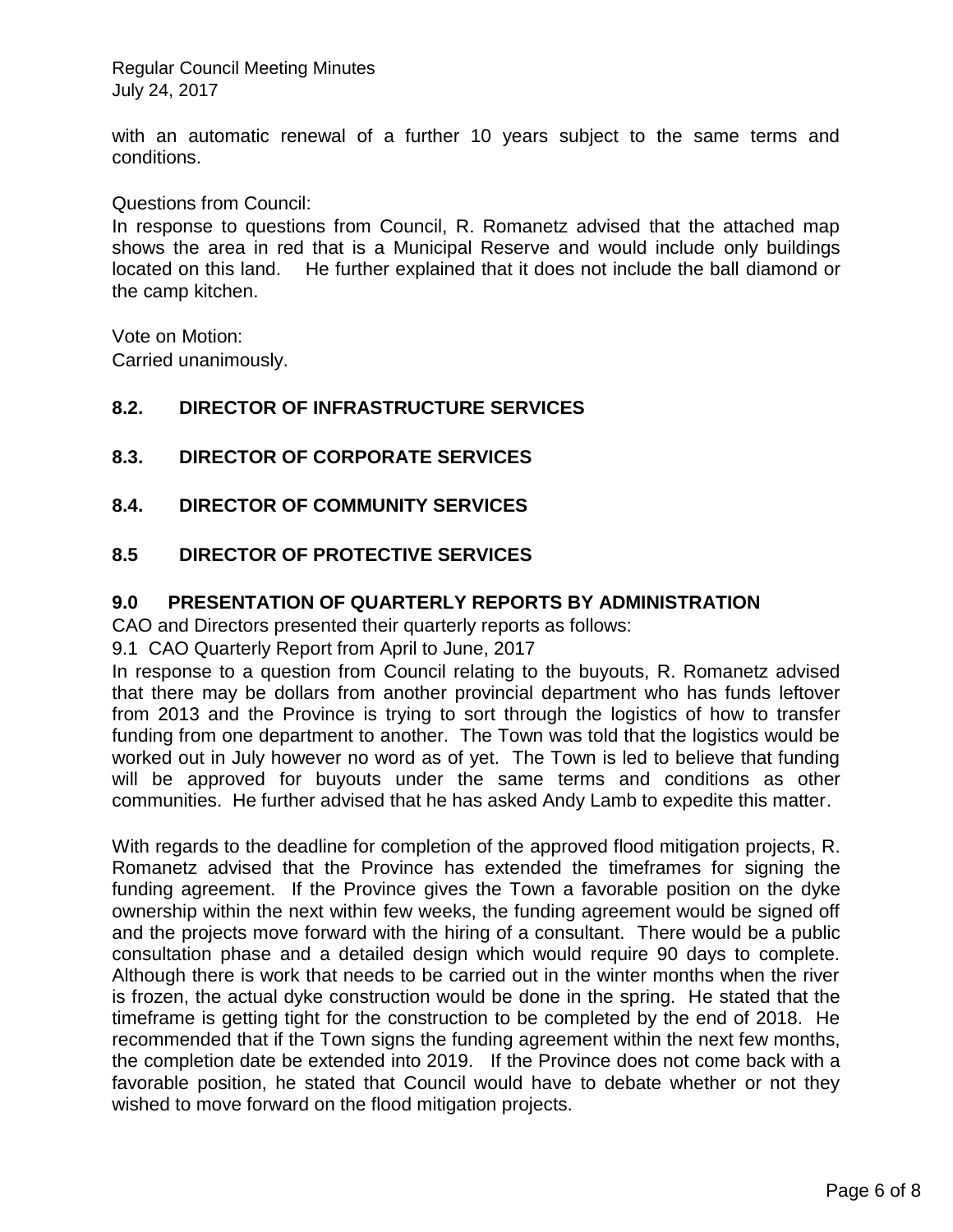Mayor Yemen asked that the remaining Quarterly Reports be tabled until after the in camera matter.

- 9.2 Director of Infrastructure Services' Quarterly Report from April to June, 2017
- 9.3 Director of Corporate Services' Quarterly Report from April to June, 2017
- 9.4 Director of Community Services' Quarterly Report from April to June, 2017
- 9.5 Director of Protective Services' Quarterly Report from April to June, 2017

# **10.0 PUBLIC HEARING DECISIONS**

# **11.0 UNFINISHED BUSINESS**

#### **12.0 NOTICE OF MOTION**

#### **13.0 COUNCILLOR REPORTS**

13.1 Ratification of New CAO

Mayor Terry Yemen announced that Council has conducted interviews for the new CAO and have unanimously selected Darryl Drohomerski as the new CAO.

**MO2017.100** Shoff, Hansen-Zacharuk moved that Council ratify the appointment of the new CAO Darryl Drohomerski effective October 1, 2017. Carried unanimously.

#### **14.0 IN CAMERA MATTERS**

**MO2017.101** Hansen-Zacharuk, Garbutt moved to go in camera at 5:35 PM. Carried unanimously.

**14.1** Labour Matter

**MO2017.102** McMillan, Zariski moved to go out of camera at 6:20 PM. Carried unanimously**.**

9.2 Director of Infrastructure Services' Quarterly Report from April to June, 2017 Councillor L. Hansen-Zacharuk requested more garbage cans by the doggie bag stands.

Councillor T. Zariski requested a thank you be extended to the lady who volunteers taking care of the flowers at Munchie Park.

Councillor T. Zariski requested the water tower south hill be painted with a mural. Councillor T. Zariski thanked the public work staff for the demolition of the Golf Course Clubhouse.

9.3 Director of Corporate Services' Quarterly Report from April to June, 2017

9.4 Director of Community Services' Quarterly Report from April to June, 2017 Councillor L. Hansen-Zacharuk noted that annual corporate memberships are not recorded separately and asked that it be broken out. She further stated that